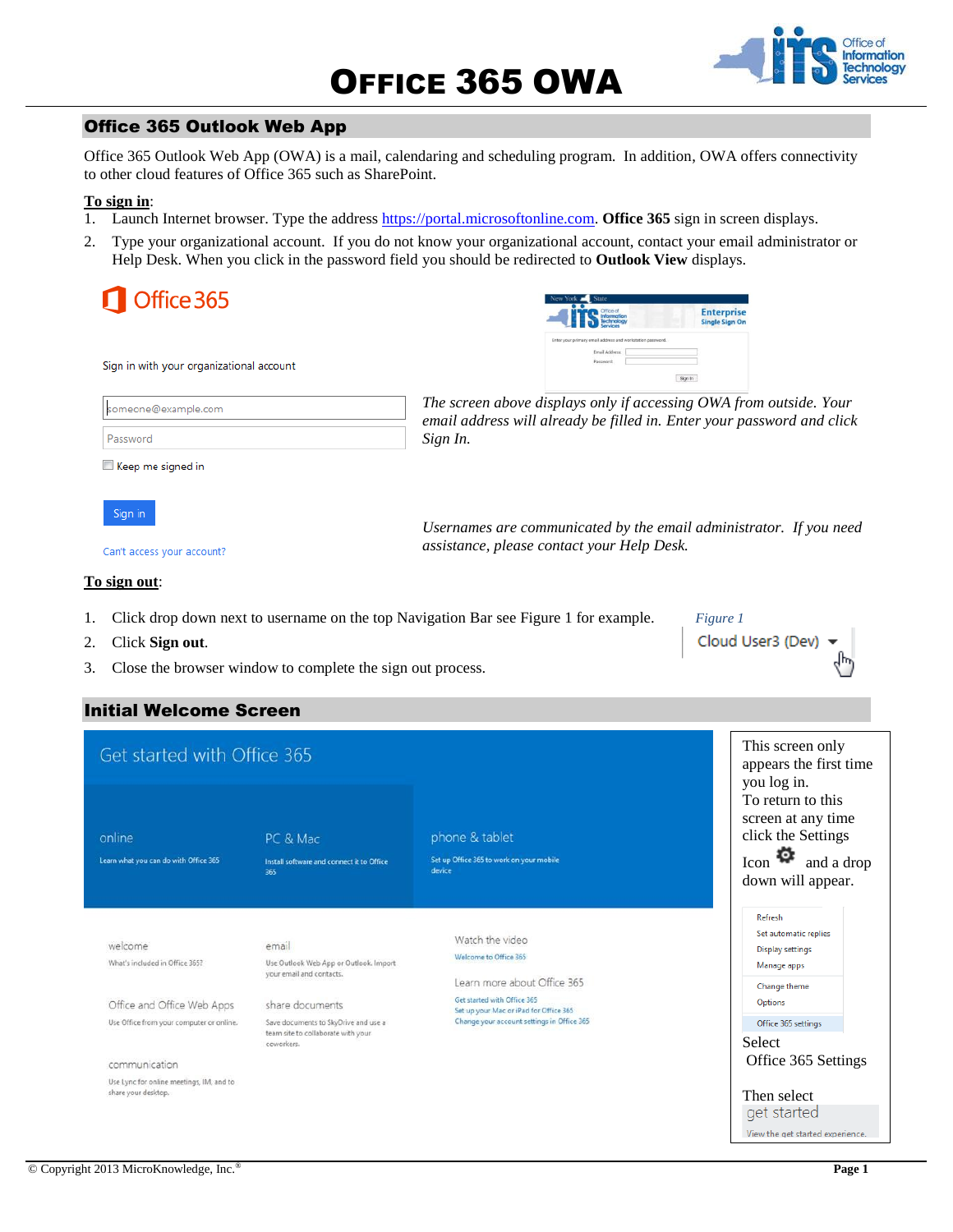# OFFICE 365 OWA



### Working with the Navigation Bar

The Office 365 Navigation Bar displays across the top of the page. The Navigation Bar is used to access other features and OWA settings.

|                                                                                         |                         | 2              | ❸                                                                                                       | Ø | 0 | G                                |                | 6 |  |  |                                                       | Ø | ത |
|-----------------------------------------------------------------------------------------|-------------------------|----------------|---------------------------------------------------------------------------------------------------------|---|---|----------------------------------|----------------|---|--|--|-------------------------------------------------------|---|---|
| Office 365                                                                              | $\overline{\mathbf{v}}$ | $\mathbb{P}^1$ |                                                                                                         |   |   | Outlook Calendar People Newsfeed | SkyDrive Sites |   |  |  | Cloud User3 (Dev) -                                   | о |   |
|                                                                                         |                         |                |                                                                                                         |   |   |                                  |                |   |  |  |                                                       |   |   |
| $\bullet$ Mail Notifications $\bullet$ - displays if there are new<br>email messages.   |                         |                |                                                                                                         |   |   |                                  | comments.      |   |  |  | <b>O</b> Newsfeed – displays internal discussions and |   |   |
| <b>2</b> Reminder notification $\blacksquare$ - displays the number of<br>reminders.    |                         |                | • SkyDrive – not available at this time.<br><b>Sites</b> – storage location for commonly used websites  |   |   |                                  |                |   |  |  |                                                       |   |   |
| $\bullet$ Outlook – displays Mail view.                                                 |                         |                |                                                                                                         |   |   |                                  | or blogs.      |   |  |  |                                                       |   |   |
| <b>O</b> Calendar – displays Calendar view.<br><b>O</b> People – displays Contact view. |                         |                | $\bullet$ Settings $\bullet$ - displays a drop down of setup<br>preferences and common options for OWA. |   |   |                                  |                |   |  |  |                                                       |   |   |
|                                                                                         |                         |                |                                                                                                         |   |   |                                  |                |   |  |  | $\bullet$ Help $?$ – displays help for OWA.           |   |   |

#### Main OWA Screen

To Access OWA, click **Outlook** on the navigation bar. Outlook Calendar People Newsfeed SkyDrive Cloud User3 (Dev)  $\star$ Ö.  $\overline{2}$ Sites ...  $\blacksquare$   $^3$ (+) new mail search mail and people  $\varphi$ Test email 8  $\sim$ all unread to me flagged REPLY **K** REPLY ALL  $\rightarrow$  FORWARD  $\cdots$  $\ll$ **INBOX** CONVERSATIONS BY DATE mark as read Bes5 User1 E WEDNESDAY A Favorites Wed 9/4/2013 3:35 PM  $lnbox 14$  $\mathbf{x}$   $\mathbf{P}$ Bes5 User1; Bes5  $(9)$  Wed 3:35p Sent Items ▶ Test email 8 show all 16 recipients Drafts Bes5 User1 To: □Bes5 User7; □Bes5 User2; □Bes5 User3; □Bes5 User4; □Bes5 User5; □Bes5 User6; □Bes5 User8; ... Wed 3:35p Deleted Items Test email 6 Bes5 User7; Bes5 User1 ▲ Cloud User3 (Dev)  $\rightarrow$  Test email 7  $(2)$ Wed 3:13p  $\leftarrow$  $\mathcal{L}(\mathcal{L})$  $\rightarrow$  $\rightarrow$  Inbox 14 **MONDAY** mark as read Drafts Bes5 User7  $\Box$  P Lisa Ryan Wed 9/4/2013 3:34 PM Sent Items Mon 10:44p Project Review Deleted Items 邑 Lisa Ryan **Junk Email** Mon  $1:35p$ ▶ Project Review **Notes**  $\mathcal{L}$  $\mathcal{L} \mathcal{L}$  $\rightarrow$ Lisa Ryan **RSS** Feeds Benchmark your learning against th Mon 12:26p mark as read Bes5 User7 Wed 9/4/2013 3:33 PM Lisa Ryan Time Warner Cable Mon 12:25p Lisa Ryan Mon 12:25p Networking option **TASKS**  $\leftarrow$  $\left\langle \psi_{\mathbf{r}}^{\prime}\right\rangle$  $\rightarrow$ i. Θ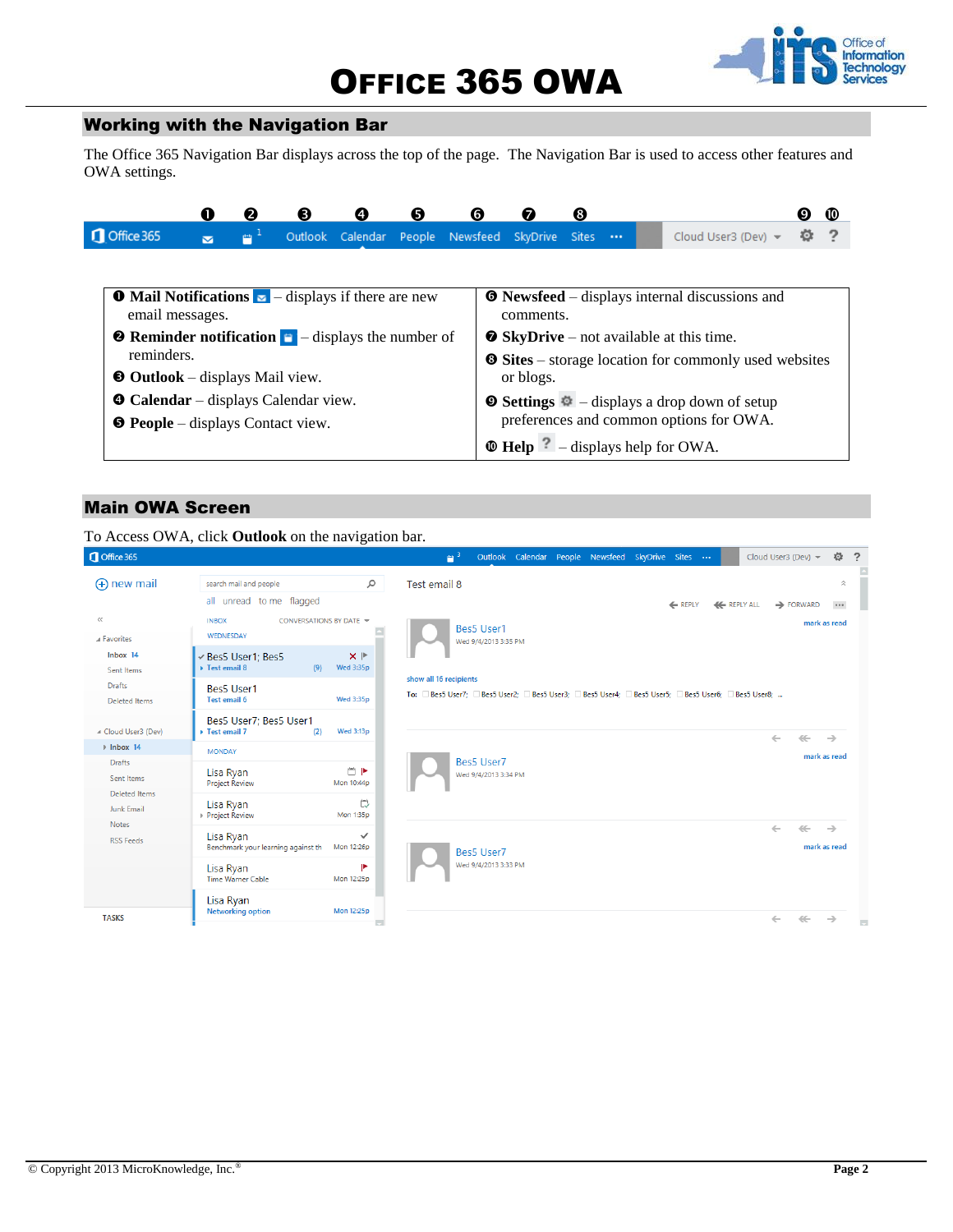# OFFICE 365 OWA



## Office 365 Mail

By default the Outlook view displays when Office 365 Outlook is opened.



**Folder List**

#### Working with Mail

The following table demonstrates how to use common mail features.

| <b>Feature</b>                                     | <b>Description</b>                                                                                                                                                                                                                               |  |  |
|----------------------------------------------------|--------------------------------------------------------------------------------------------------------------------------------------------------------------------------------------------------------------------------------------------------|--|--|
| Creating a new<br>mail message                     | In the top left of the Outlook view,<br>click $\Theta$ new mail. Type email address<br>on the To, Cc or Bcc line. Type<br>Subject and body of email. Click<br><b>SEND</b> on the Message Form<br>toolbar.                                        |  |  |
| Accessing the<br>Global                            | Create a new mail message. Click<br>directly on To:                                                                                                                                                                                              |  |  |
| <b>Address book</b>                                | Contacts will display by default.<br>Click $\gg$ for directory list.                                                                                                                                                                             |  |  |
|                                                    | Select All users                                                                                                                                                                                                                                 |  |  |
| <b>Replying or</b><br>forwarding a<br>mail message | $Click \leftarrow \text{REPLY}$ to reply to the<br>sender.<br>Click <sup>« REPLY ALL</sup> to reply to the<br>sender all other recipients of the<br>original email.<br>$Click \rightarrow$ FORWARD to forward the<br>email to another recipient. |  |  |
| Attaching a<br>document to a<br>mail message       | Click <b>II</b> INSERT on the Message<br>Form toolbar. Browse for the<br>document to attach.                                                                                                                                                     |  |  |

### Working with Mail, continued

| <b>Feature</b>                                                                | <b>Description</b>                                                                                                                                                                                    |
|-------------------------------------------------------------------------------|-------------------------------------------------------------------------------------------------------------------------------------------------------------------------------------------------------|
| <b>Adding a Bcc</b><br>line, saving as<br>a draft or<br>setting<br>importance | Click $\cdots$ . Drop down of options<br>display. Select desired option. If<br>appropriate, follow prompts to<br>select option.                                                                       |
| Deleting a mail<br>message                                                    | Select the message to be deleted in<br>the Message Pane. Click $\times$ to the<br>right of message.                                                                                                   |
| <b>Flagging a</b><br>mail message<br>for follow-up                            | Select the message to be flagged in<br>the Message Pane. Click ⊩ to the<br>right of the message. To set a<br>reminder, right click on the flag.<br>Choose today, tomorrow, this<br>week or next week. |
| Sorting mail<br>messages                                                      | Click on the drop down located at<br>the top right of the Message Pane.<br>Select the item on which to sort.                                                                                          |
| <b>Filtering mail</b><br>messages                                             | Below the Search Box, select one of<br>the following options: all, unread,<br>to me or flagged.                                                                                                       |
| <b>Working with</b><br>spell check<br>options                                 | Right click on a misspelled word. A<br>list of options displays.                                                                                                                                      |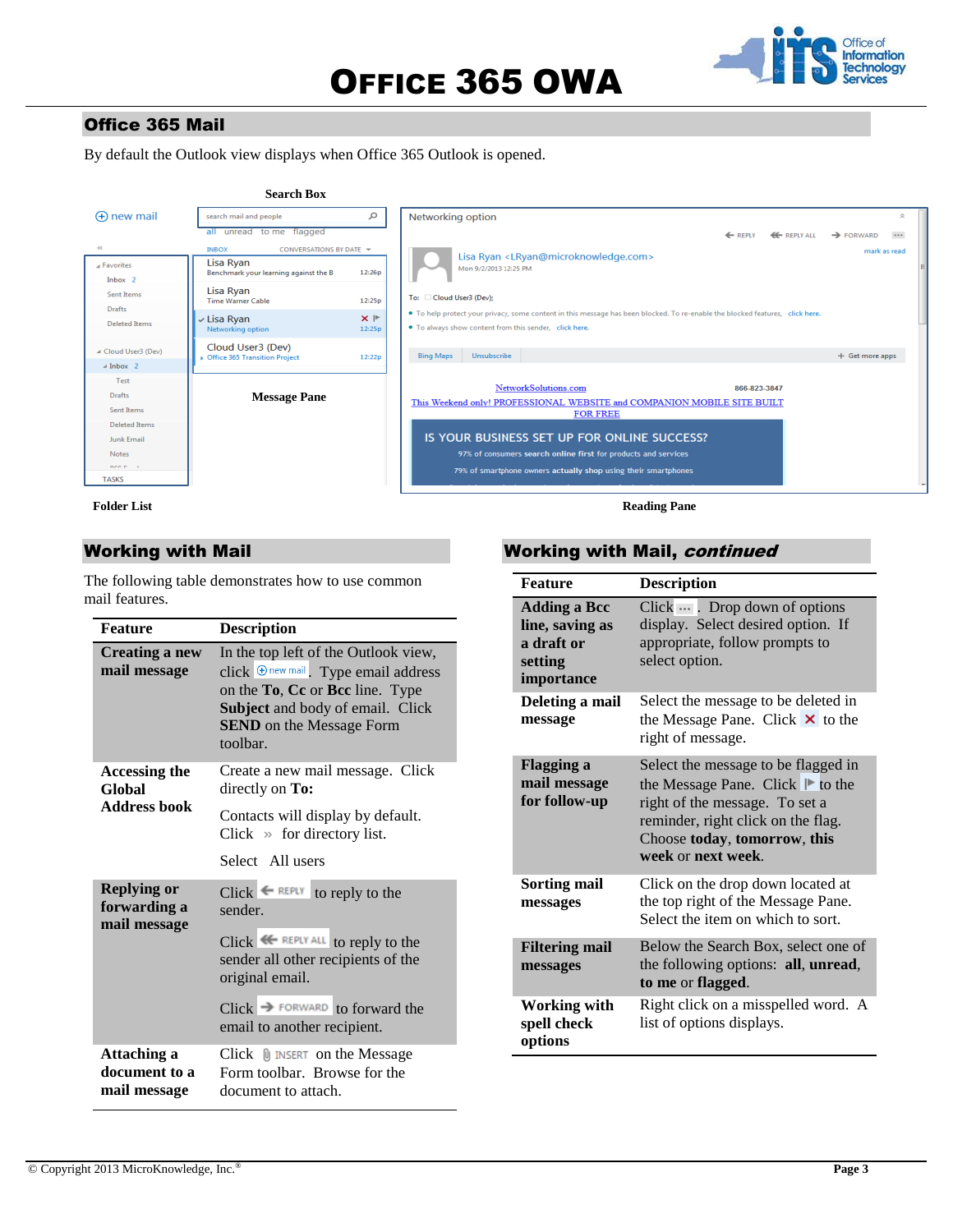

## Working with Mail, continued

| <b>Feature</b>                                     | <b>Description</b>                                                                                                                                                                     |
|----------------------------------------------------|----------------------------------------------------------------------------------------------------------------------------------------------------------------------------------------|
| <b>Working with</b><br>the<br>conversation<br>view | <b>Click the Conversation By drop</b><br><b>down below the Search Box. A list</b><br>displays. Select desired option.<br>Email view adjusts. Conversation<br>view is the default view. |
| Open a shared<br>mailbox                           | Click drop down next to username<br>on the top Navigation Bar. Select<br>Open another mailbox Type the<br>email address of the users mailbox.<br>Click open.                           |

## Changing OWA Preferences

To change settings in Office 365 OWA, click **Settings** ( $\phi$ ) located at the top right of the Navigation Bar. The following features can be adjusted from the drop down:

| <b>Feature</b>                                | <b>Description</b>                                                                                                                 |
|-----------------------------------------------|------------------------------------------------------------------------------------------------------------------------------------|
| <b>Refresh</b>                                | Quick way to refresh screen<br>after changes have been<br>applied.                                                                 |
| Set automatic<br>replies                      | Send automatic replies to those<br>within or outside the<br>organization when out of the<br>office.                                |
| <b>Display settings</b>                       | Adjust the display of mail<br>messages, conversations and<br>the reading pane.                                                     |
| <b>Change password</b>                        | Click $\ddot{\phi}$ . Click <b>Options</b> .<br>Click account in the<br>Navigation Pane. Click<br>Change your password link.       |
| <b>Change</b><br>conversation view<br>options | Click ※ Click Options.<br>Click settings in the Navigation<br>Pane. Locate the<br>conversations section. Apply<br>desired options. |

#### Working with the Search Box

| <b>Feature</b>    | <b>Description</b>                                                                                                                                                                                                                                             |
|-------------------|----------------------------------------------------------------------------------------------------------------------------------------------------------------------------------------------------------------------------------------------------------------|
| <b>Search box</b> | Search boxes are located at the top<br>of each view in Outlook, People,<br>SkyDrive and Sites. To use, type<br>search criteria in the box. Press<br>Enter. The search results display<br>with matches found in the subject,<br>body and other key identifiers. |

## Working with OWA Calendar

The OWA calendar creates the ability to schedule appointments and meetings to organize the day to day workload.



| Feature                                     | <b>Description</b>                                                                                                                                                                                                                                                                                                                                 |
|---------------------------------------------|----------------------------------------------------------------------------------------------------------------------------------------------------------------------------------------------------------------------------------------------------------------------------------------------------------------------------------------------------|
| <b>Navigating to</b><br>another date        | Use day, work week, week and<br>month to change calendar view.<br>Click calendars on the left or date<br>options across the top to change the<br>month, week or day.                                                                                                                                                                               |
| <b>Creating a new</b><br>event              | Click Onew event. Type Event name,<br>Location and event details. To<br>make event a meeting, add invitees<br>on the <b>Attendees</b> line.                                                                                                                                                                                                        |
| <b>Using the event</b><br>form toolbar      | To save/send the event, click<br><b>SAVE/SEND.</b> To cancel event,<br>click DISCARD. To verify<br>attendee's schedules before sending<br>a meeting notice, click<br><b>SCHEDULING ASSISTANT. To</b><br>insert attachments or to categorize<br>the event, click ***                                                                                |
| <b>Responding to</b><br>a meeting<br>invite | Select meeting invitation in the<br>Inbox. Click <b>ACCEPT</b> (places on<br>calendar as busy), TENTATIVE<br>(places on calendar as tentative) or<br><b>DECLINE</b> (removes from<br>calendar). Once the option is<br>selected, click one of the following:<br>edit response before sending, send<br>the response now or don't send a<br>response. |
| Sharing a<br>calendar                       | Display Calendar view.<br>$Click \nightharpoonup$ SHARE. Type the email<br>address of the person to share in the<br>Share with field. Select one of the<br>following access rights: Full<br>details, Availability only or<br>Limited details. Click Send.                                                                                          |
| Viewing a<br>shared<br>calendar             | Display Calendar view. Right click<br>on OTHER CALENDARS. Select<br>open calendar. Type the name of<br>the person into the From Directory<br>section. Click open.                                                                                                                                                                                  |